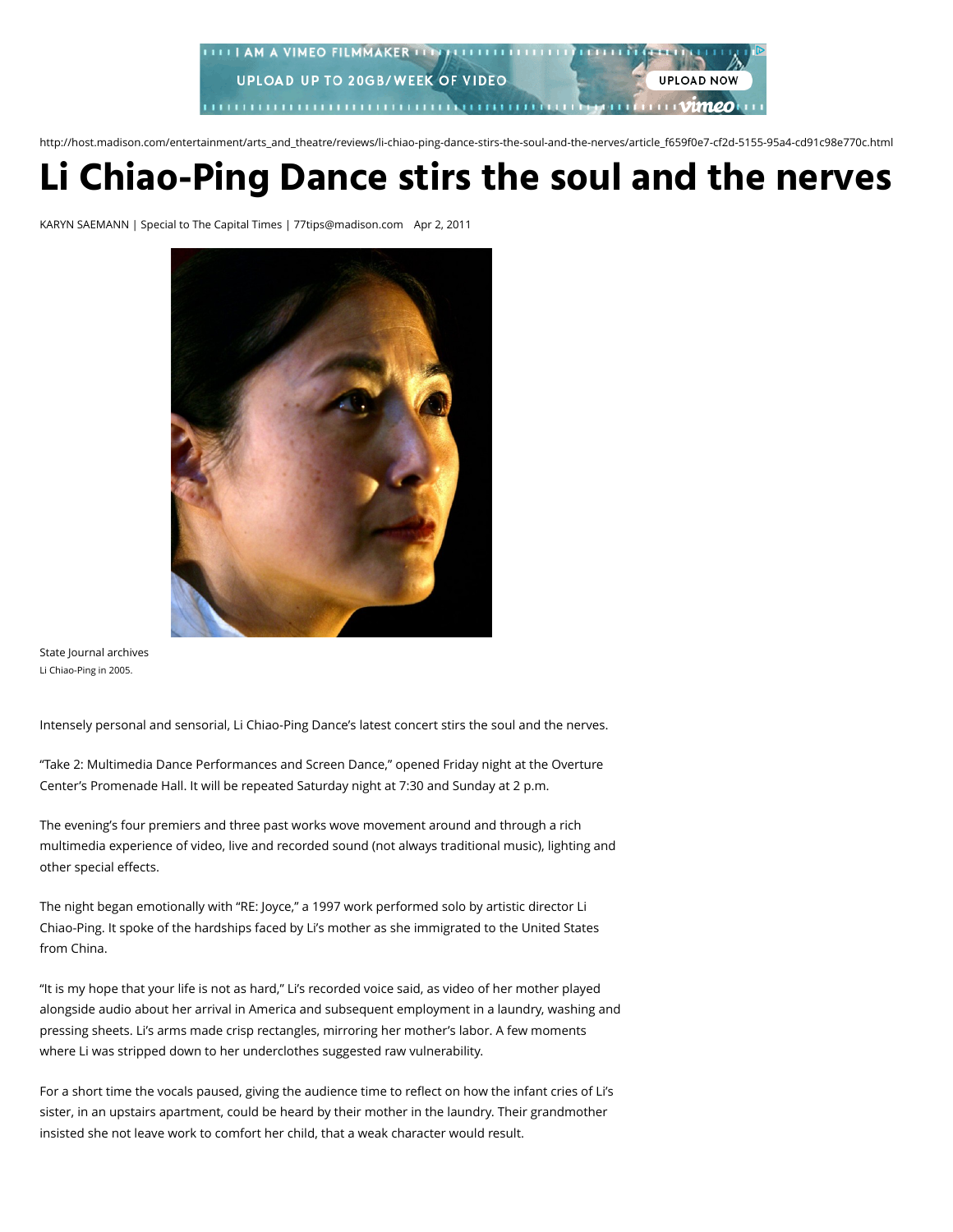Li made only one other onstage appearance in "Hado," an auditory rush of heartbeats, flowing and dripping water, bells, strings, drums, chants and other sounds. "Hado" culminated with company members and community dancers of varying ages and abilities pouring a cup of water from person to person. Ultimately the partially filled cup was held up. The suggestion of "half full or half empty" in this, the night's final work, poignantly book-ended the life challenges in "RE: Joyce."

"Hado" also featured a really beautiful, partnered interlude by the four company dancers, backed by a classical rhythm.

Emotions again ran high in "Shifting Ground," a tribute to the survivors of the 1989 Loma Prieta earthquake near San Francisco. Background audio spoke of buildings collapsing, people running for their lives and buckled interstates, and in a great effect a newspaper clipping of the disaster was projected onto the dancers' white costumes.

"Water's Edge," another premiere, was an exquisite, ethereal experience with dancers captured on video swimming underwater amid swirling, filmy scarves and a torrent of bubbles.

## **Looking for fun? Get recommendations sent to your inbox**



Nature also figured into "Circling," the evening's third premiere and another video-only piece in which dancer Sally Gross walked through a field, accompanied by a string musician.

"Lessons in Flying" blended video of children and audio about childhood games, memories and dreams with movement by a large troupe of UW-Madison dance students. The dancers, clad in pajama pants and T-shirts and backed by a live musician and a vocalist, moved skillfully and confidently.

Finally, "Grafting," a 2000 work, featured some interesting floor lighting but the dancing stole the show. Soloist Rachel Krinsky impressed as she deftly and coolly maneuvered inside a small square.

An abundance of veteran and new talent, and a creatively masterful marriage of movement and media.